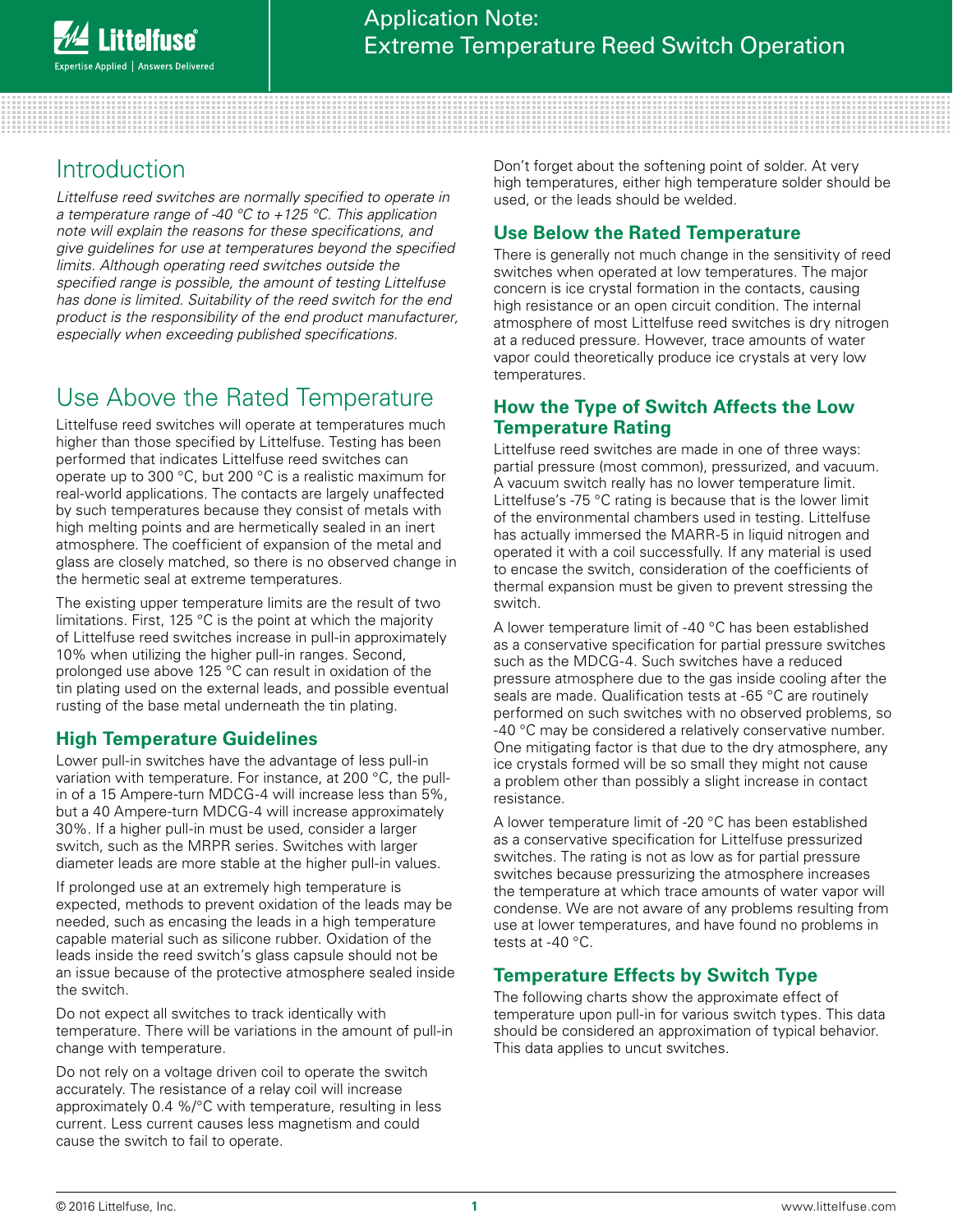

### **Chart 1.**

**Littelfuse MITI-3V1: Temperature Effect Upon Pull-In**



#### **Chart 2.**

**Littelfuse MDSR-10: Temperature Effect Upon Pull-In**



#### **Chart 3.**

**Littelfuse MDSR-7: Temperature Effect Upon Pull-In**



#### **Chart 4.**





#### **Chart 5. Littelfuse MARR and MLRR: Temperature Effect Upon Pull-In**



#### **Chart 6. Littelfuse MRPR: Temperature Effect Upon Pull-In**